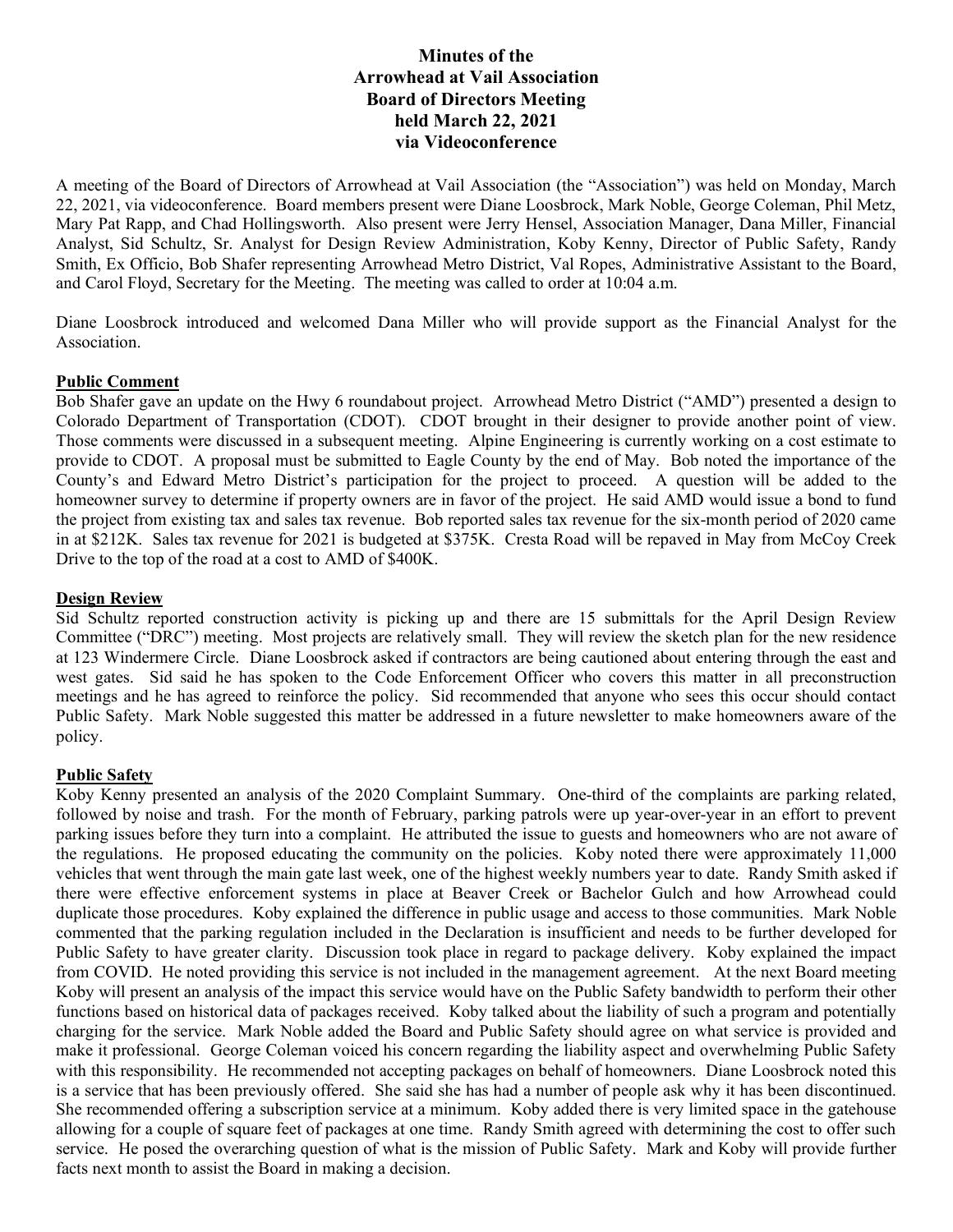# **Committee Reports**

Development Website: Alana Moritz, Creative Director with Fresh Tape Media ("Fresh Tape"), joined the meeting to present the Association's newly designed website. Jared Harding and Jared Kleinstien with Fresh Tape were also in attendance. Alana explained the goal of integrating the new brand guide colors and fonts created last year as well as making the site more helpful and intuitive for homeowners and visitors. The navigation bar is broken into two topics with the first containing all homeowner information. The second tab, entitled "Explore," is applicable to homeowners as well as visitors who want to learn more about Arrowhead. Most tabs have the same functionality as the previous website. At the bottom is a live update from the Association's Instagram page. There will be a section for upcoming events. Ideally, a widget will be used to track interest and RSVPs for activities and events. Alana shared the url for the Board to navigate the new site and provide feedback via email to her on any suggested changes in functionality or language. Alana will send a Google docs link to Diane Loosbrock to send to the Board for sharing their input. Phil Metz commented on confusion around the identity of Arrowhead when combined with Beaver Creek and Vail, and proposed revisiting this subject in the next Marketing Committee meeting. Jared Kleinstien requested all comments in regard to the website be submitted by Friday.

Operations: Jerry Hensel reported a location has been decided upon for the Arrowhead mountain cam. He advised it will not be shown on the Beaver Creek website until their cameras are updated this fall. Jerry said the camera could be linked to the Arrowhead website in the meantime. The cost will be \$8K.

# **George Coleman moved to allow Jerry Hensel to proceed with a contractual agreement for an Arrowhead mountain camera and cabling, not to exceed \$10,000. Chad Hollingsworth seconded the motion and it was unanimously approved.**

Jerry Hensel gave an update on the lighting project. Resurfacing the address marker bollards is nearly complete on the north side of Hwy 6. Jerry noted those on the south side of Hwy 6 will not be resurfaced at this time because of potential landscape improvements. Lighting for the bollards will follow. The light post currently at the guard gate will be replaced with a five-foot taller version of the same design to accommodate Wi-Fi transmission of security information. Jerry informed the Board of two landscaping contracts that will be put in place this year. Roots Garden Design who plants and maintains the flower beds and Alpine Design who maintains the landscaping. Each agreed to a cost reduction last year because of COVID with the guarantee of receiving this year's contract. It was noted this expense is included in the 2021 approved budget.

Strategic Planning: Mark Noble said the Committee has been completely focused on the homeowners' survey. They met last week to review a draft from the consultant. Mark said he expects to receive the final version by the end of next week and will distribute it to the Board for their feedback.

Communications: Diane Loosbrock said the newly formatted newsletter went out and was very well received thanks to Alana Moritz, Tim Muffley, and Val Ropes.

Activities: Val Ropes reported the Activities Committee has met a couple of times and have made tentative plans for the summer. The goal is to have a place on the website to see events and click to a sign up page. She spoke about the upcoming snowshoe event and unlikelihood the snowshoe track will be in good condition next Saturday. Various backup plans were discussed. George Coleman suggested an email blast to publicize the event including an RSVP requested by Thursday evening to determine participation. Alternatively, George suggested postponing until spring due to the wonderful weather that is anticipated. Diane Loosbrock relayed advice from legal counsel in regard to the necessity of waivers for activities and events. Greg Perkins advised the need for a waiver would depend on the activity or a general waiver could be used. Diane has spoken to the web host in regard to setting up an online waiver. General consensus among the Board was in favor of encouraging use of an online waiver with paper copies available at the event. George Coleman asked Jerry Hensel to look for a location to store games and equipment for activities.

Landscape: Randy Smith said the Committee does not yet have a landscaping proposal for the east gate for the Board's approval. The most recent pricing for this portion of the project exceeds \$250K. Jerry will pursue other bids. Randy noted additional modifications to the design may be required. He further stated this project will likely begin in late spring or early summer. Randy asked the Board to send him any feedback in regard to the March 8<sup>th</sup> drawing.

## **Financials**